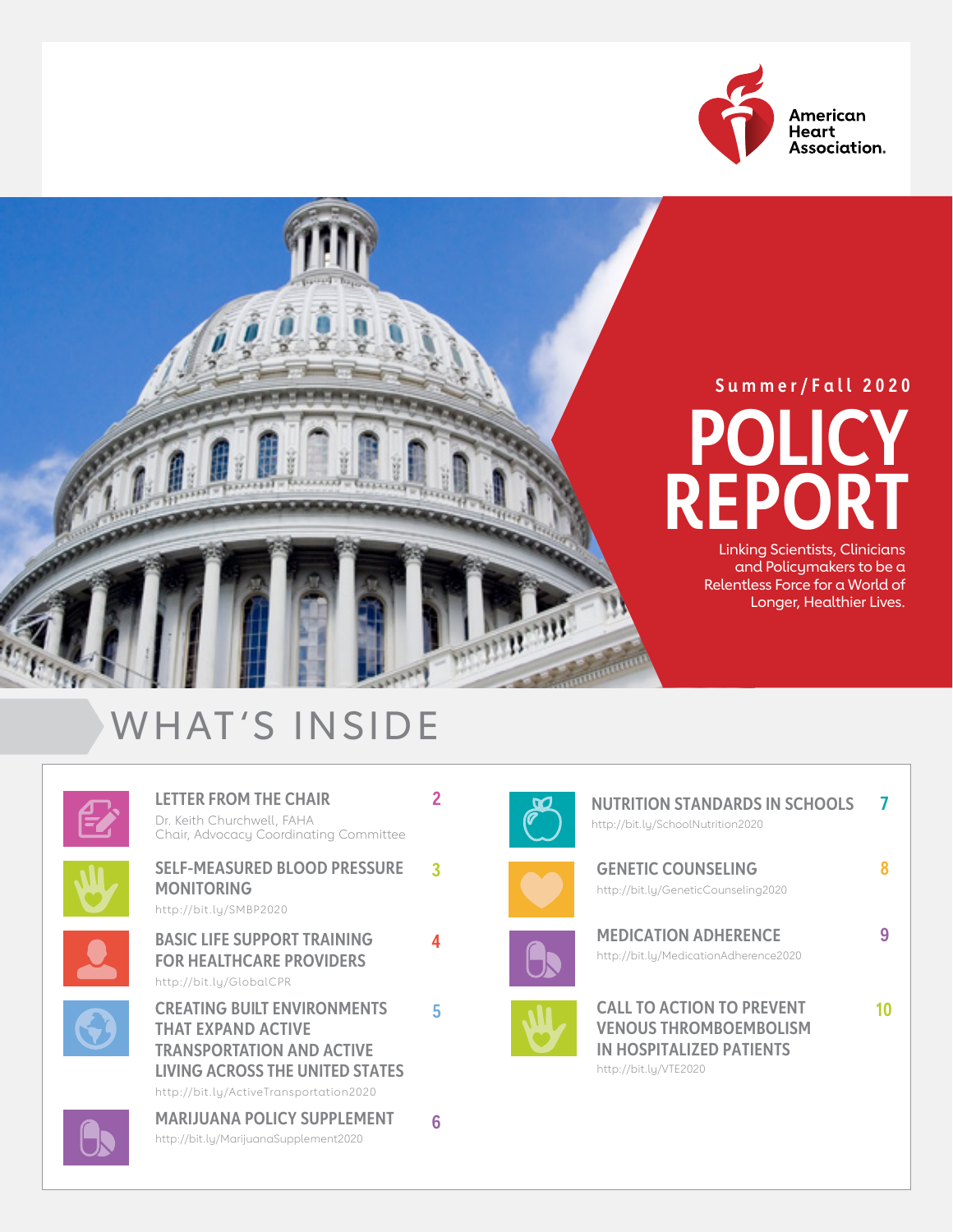<span id="page-1-0"></span>

*Even in uncertain times, the American Heart Association has pivoted our policy development and advocacy work with an equity framework and prioritized in the context of the COVID pandemic, making our efforts as relevant as ever.* 

### **LETTER FROM THE CHAIR**

As Chair of the American Heart Association's Advocacy Coordinating Committee (AdCC), I am pleased to present to you the Summer/Fall 2020 issue of the Policy Report.

Many things have changed in our world since our last publication. One thing that has remained is the American Heart Association's steadfast resolve to ensure adequate, accessible and affordable healthcare for all in the face of a global pandemic — and our continued commitment to race and social justice.

In this edition you will find the most recent policy publications of the committee. The Report includes *Self-Measured Blood Pressure Monitoring at Home: A Joint Policy Statement from the American Heart Association and the American Medical Association* which reviews evidence in support of SMBP and offers policy guidance to adequately and equitably address barriers to implementation.

*Basic Life Support Training for Healthcare Providers*, reviews and comments on global disparities that exist in terms of access to basic life support training opportunities, the quality of available training and the likelihood of training implementation and quality improvement.

*Creating Built Environments That Expand Active Transportation and Active Living Across the United States* discusses the importance of safe, equitable active transportation policies in communities across the country to create healthier communities.

Our *Marijuana Policy Supplement* comes on the heels of our recent science statement and provides guidance in key policy areas related to cannabis as use is increasing considerably, especially in adolescents and young adults.

These statements and more make up one of our largest issues of the Policy Report to date. Even in uncertain times, the American Heart Association has pivoted our policy development and advocacy work with an equity framework and prioritized in the context of the COVID pandemic, making our efforts as relevant as ever.

As always, we welcome your response and feedback on this Policy Report to uphold the American Heart Association's mission to be a relentless force for a world of longer, healthier lives. Please continue to contact us at **policyresearch@heart.org**.

Sincerely,

Dr. Keith Churchwell, FAHA Chair, Advocacy Coordinating Committee

### **HOW TO USE THIS REPORT**

- Use data from the policy report in your internal communications to support statements regarding cardiovascular disease (CVD) and brain health.
- Send a copy to your professional contacts in the public, private and nonprofit sectors who support the Association's mission or have a stake in cardiovascular and brain health.
- Share with your connections in local media markets by referencing how Association policy translates into improved health outcomes and can be tied to broader health policy issues.
- Use social media icons to quickly share policy updates and statistics with your network.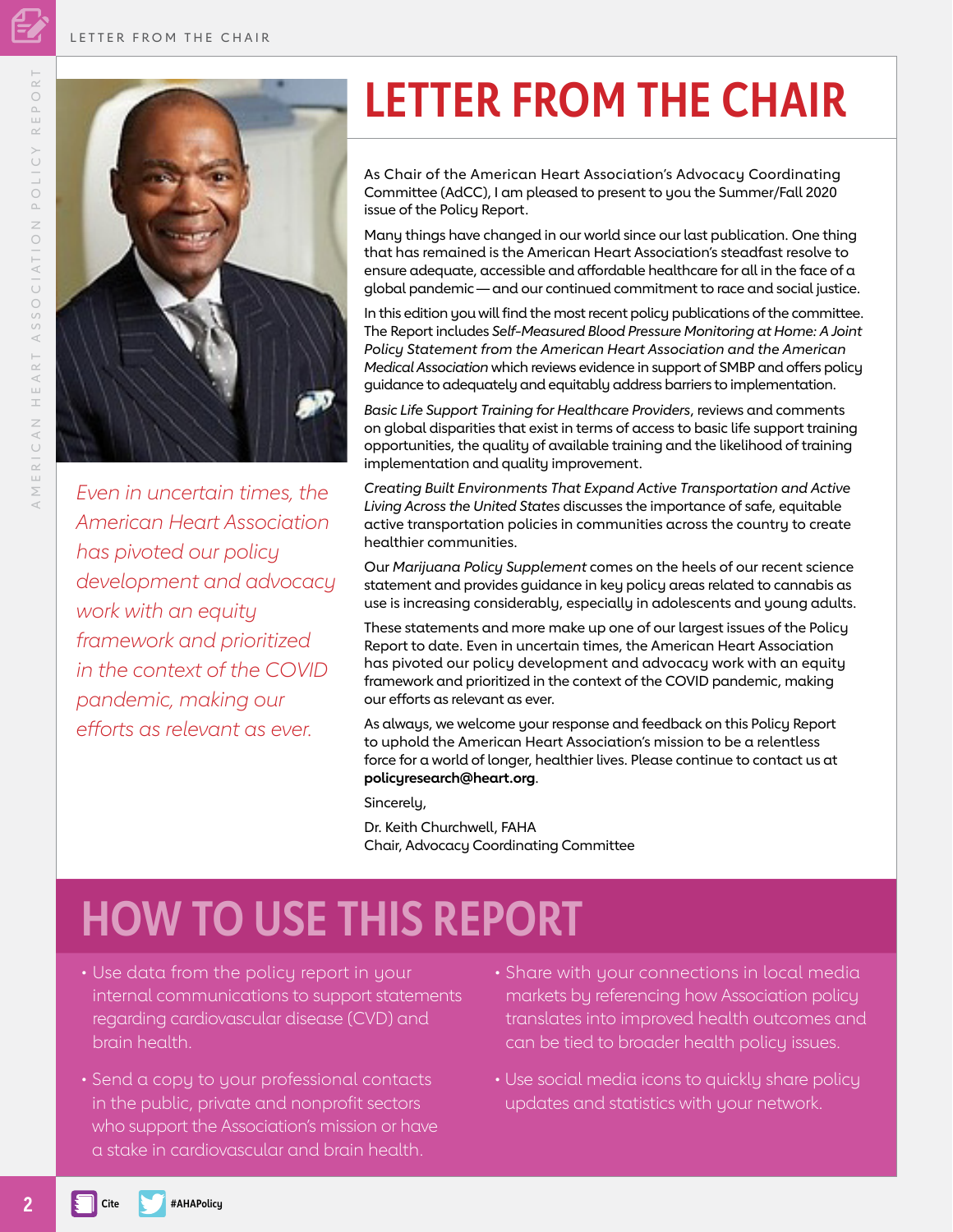#### <span id="page-2-0"></span>**SELF-MEASURED BLOOD PRESSURE MONITORING: A JOINT POLICY STATEMENT FROM THE AMERICAN HEART ASSOCIATION AND AMERICAN MEDICAL ASSOCIATION**



Improving the diagnosis, treatment, and control of hypertension is critical for achieving the American Heart Association's (AHA's) impact goals and improving the cardiovascular health of all Americans. Of the 85.7 million American adults estimated to have hypertension, nearly half do not have the condition under control, with many cases going undiagnosed. Ensuring accurate measurements across the care team is an essential component for improving blood pressure (BP) control rates. Self-measured blood pressure (SMBP) monitoring, defined as the regular measurement of BP by the patient outside of the clinical setting, either at home or elsewhere, shows significant promise for assisting in better hypertension diagnosis and management. The joint policy statement from the AHA and the American Medical Association serves as a review of evidence in support of SMBP and offers policy guidance to adequately and equitably address barriers to the implementation of SMBP monitoring.

To ensure the successful widespread implementation of SMBP monitoring, evidence supports financial investment in building and supporting infrastructure. This includes:

- improving education of patients and providers in the benefits of self-measured BP monitoring, device and cuff selection, and in the optimal approaches for SMBP monitoring.
- building health information technology capacity to facilitate the interaction between the patients, BP readings, and providers.
- incorporating self-measured BP readings into clinical performance measures.
- investment toward the incorporation of co-interventions along with self-measured BP monitoring.
- expanding coverage of services related to SMBP monitoring among private and public payers.
	- Patients should be reimbursed for the purchase of a validated self-measured BP monitoring device prescribed by their provider.
	- Providers should be reimbursed for costs associated with training patients including provider and staff time, transmission of BP data, interpretation of BP readings, and reporting; and costs of delivering co-interventions.

# **3 THINGS TO KNOW**

The diagnosis and management of hypertension has been primarily based on the measurement of BP in the

health care setting, however BP may differ considerably when measured in the office versus outside of the office setting. Out-of-office measurements provided through SMBP monitoring help ensure patients are diagnosed more accurately.

**2**

**1**

Best practices of SMBP monitoring include the use of validated devices with appropriately sized cuffs and a standardized protocol for BP measurement and monitoring.

**3**

Improving public and private health coverage of services related to SMBP monitoring and validated SMBP devices will be critical in ensuring widespread implementation of SMBP monitoring.

**Cite #AHAPolicy**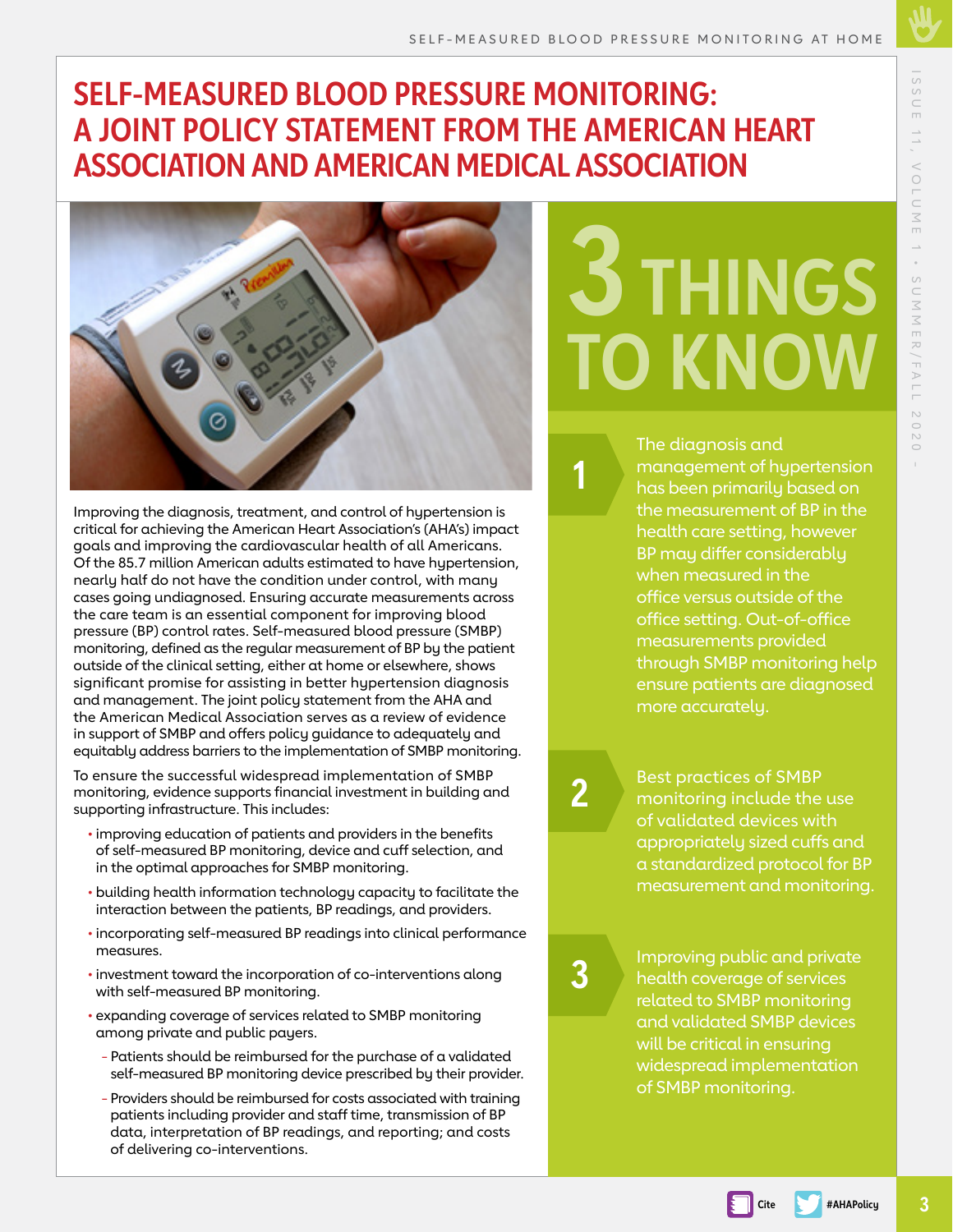### <span id="page-3-0"></span>**BASIC LIFE SUPPORT TRAINING FOR HEALTHCARE PROVIDERS**

## **3 THINGS TO KNOW**

Sudden cardiac arrest survival rates are low worldwide, particularly in developing countries.

Basic Life Support training (including CPR and AED use) for healthcare workers is a vital component of care systems worldwide.

Global disparities exist in terms of access to basic life support training opportunities, the quality of available training, and the likelihood of training implementation and quality improvement.



The global survival rate from sudden cardiac arrest (SCA) is less than 1%. Further, developing countries suffer from lower rates of SCA survival in comparison to their wealthier counterparts. This is due in part to the lack of mandated basic life support training for healthcare providers, which includes training in cardiopulmonary resuscitation (CPR) and automated external defibrillator (AED) use. Immediate highquality basic life support (BLS) is a crucial step in the chain of survival and when delivered in compliance with existing evidence-based guidelines, is associated with improved patient outcomes. Therefore, training in BLS is a vital aspect of education for health care providers.

However, global disparities exist in terms of access to BLS and resuscitation training opportunities, the quality of available training, and the likelihood of training implementation and quality improvement. There is international recognition that the lack of adequate resuscitation training for healthcare providers is a major barrier to scaling up and sustaining emergency care services in many countries. Building on resuscitation treatment recommendations and guidelines previously published by international organizations, this policy statement sets forth guiding principles on the implementation, execution, quality improvement and oversight for CPR and BLS training for healthcare providers.

**3**

**2**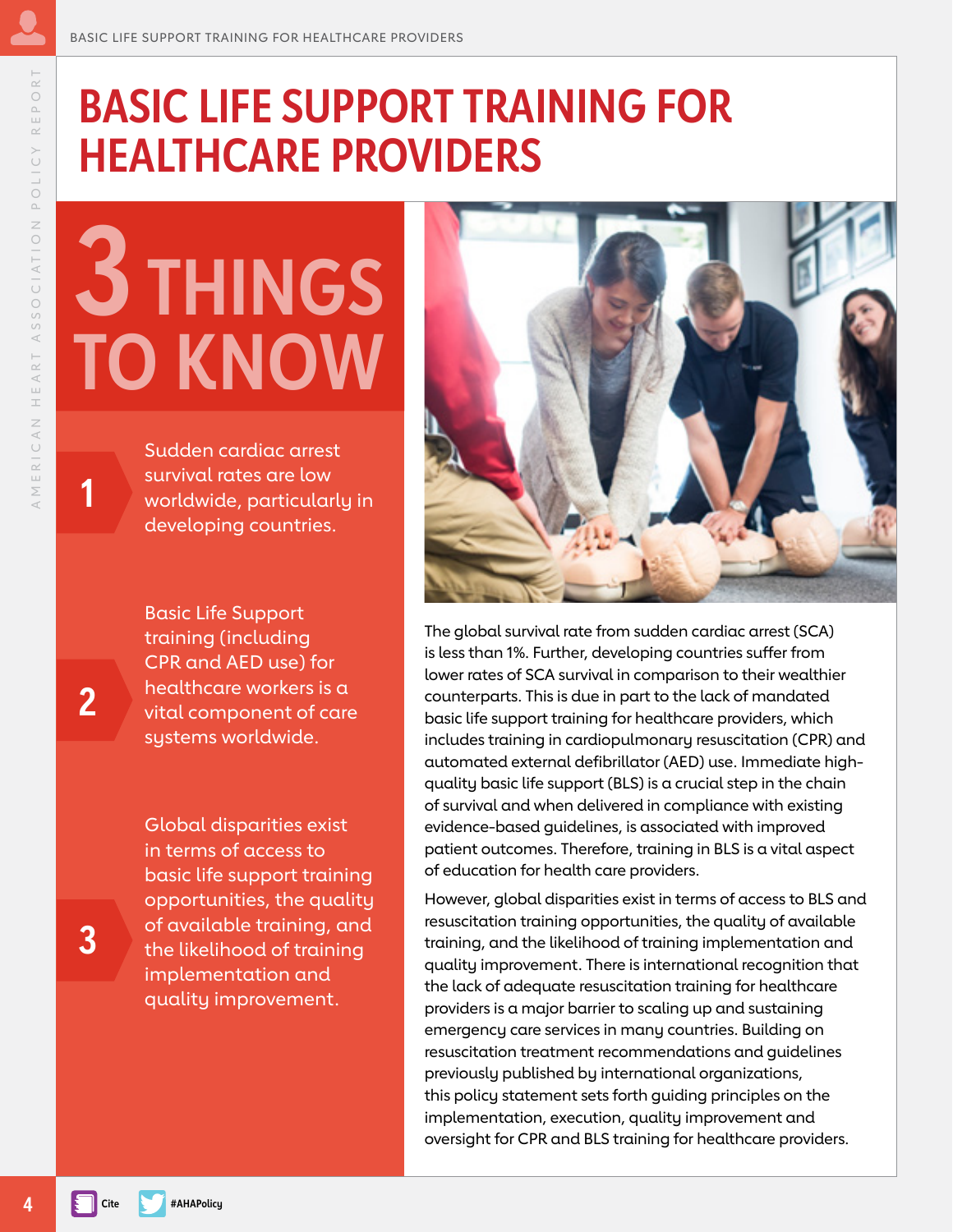#### <span id="page-4-0"></span>**CREATING BUILT ENVIRONMENTS THAT EXPAND ACTIVE TRANSPORTATION AND ACTIVE LIVING ACROSS THE UNITED STATES**

Active transportation is any mode of transportation that is powered by the human body, such as walking, biking, and using mobility assistive devices such as wheelchairs and walkers, and accessing public transportation. Active transportation is important because physical activity provides many benefits, including disease prevention, physical and mental well-being, and is crucial for optimal health. Many adults and children do not get enough physical activity in their daily lives. Only 26 percent of men, 19 percent of women and 20 percent of adolescents meet the aerobic and muscle-strengthening recommendations in the Physical Activity Guidelines for Americans. According to the World Health Organization, physical inactivity has been identified as the 4th leading risk factor for global mortality – causing 6 percent of deaths worldwide. The amount of physical inactivity globally has been described as a pandemic with widespread negative health, economic and social outcomes.

One of the leading, evidence-based strategies to increase physical activity across all ages, incomes, racial/ethnic backgrounds, abilities and disabilities is promoting active transportation through policy, systems and environmental change. However, most people in the United States, especially those living in communities that have historically been under-resourced, do not live in areas accessible to active transportation. This can limit an individual's access to economic and social opportunities.

Historical inequities in U.S. transportation and land use policies continue, with limited public investments in low-income communities to improve roads, sidewalks, lighting, and other transportation infrastructure.



Equitable transportation policies are those that support the development of accessible, efficient, affordable, and safe alternatives to car travel; encourage high-density, mixed-use, mixed-income development and affordable housing with good access to transportation options and employment for all communities. Various community stakeholders should be represented in planning processes, with an emphasis on engaging those who have been historically most disenfranchised.

## **3 THINGS TO KNOW**

The American Heart Association supports safe, equitable active transportation policies in communities across the country that incorporate consistent implementation evaluation. Healthy neighborhoods may be defined as safe and socially-supportive, providing easy access to jobs and schools, healthy food, healthcare, social services and amenities, green open spaces, and public and active transportation options.

Improvements to transportation systems can include street layout and design, improvements to public transit infrastructure, and creation of bicycle and pedestrian facilities, which are improvements that make it easier for communities to accommodate, encourage and enhance opportunities for active transportation.

A Complete Streets approach requires that users of all ages, incomes, and abilities be considered in all roadway construction, repair, and routine maintenance.

**3**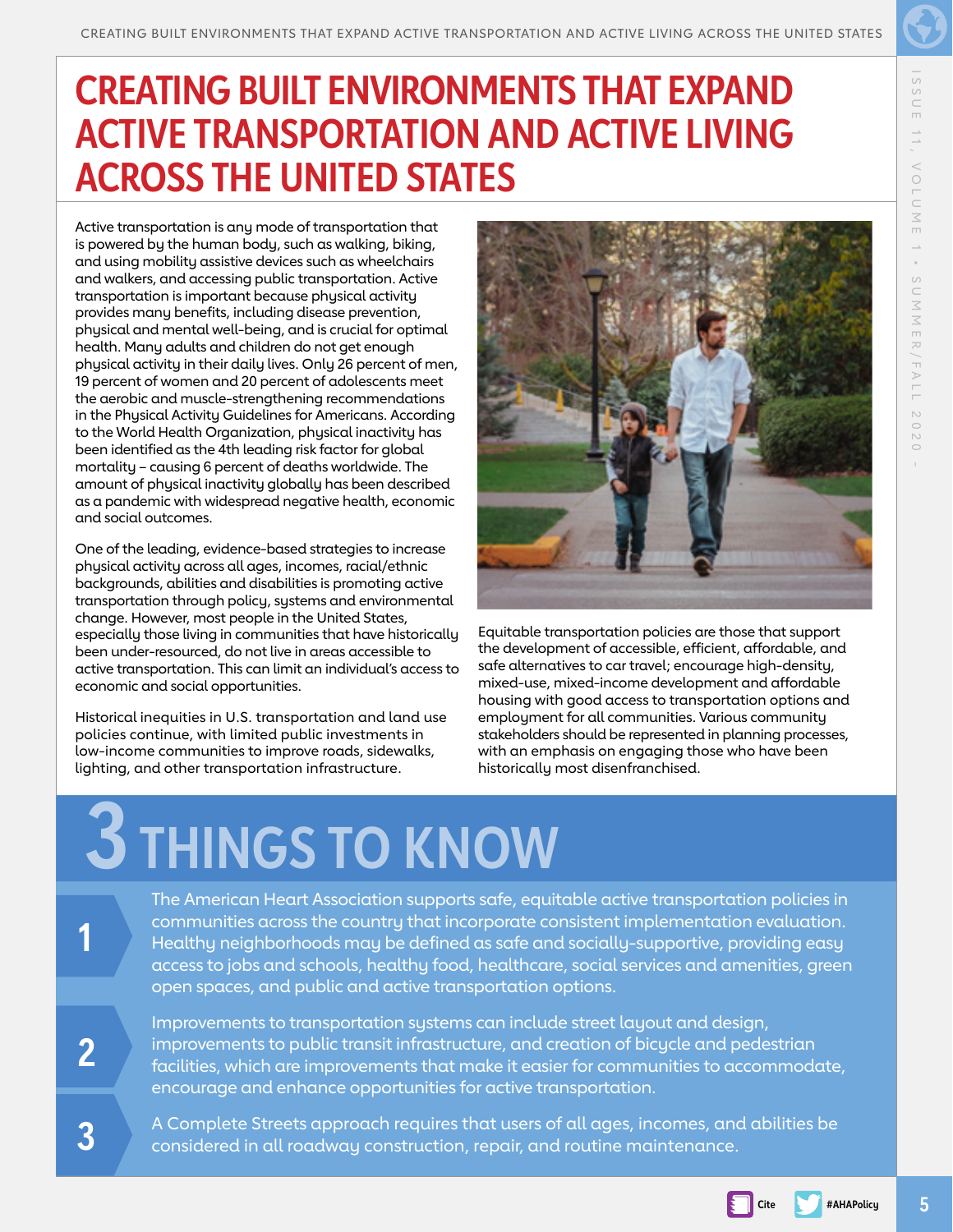### **MARIJUANA POLICY SUPPLEMENT**

# **3 THINGS TO KNOW**

Cannabis should be removed from its Schedule 1 categorization in the U.S. Controlled Substances Act to allow for more robust research and a more coordinated approach at the state and federal levels regarding marijuana regulation and legislation.

For states that do legalize cannabis, a robust public heath infrastructure encompassing prevention, surveillance, countermarketing and public safety is imperative.

The public health response should prevent access by minors; include robust enforcement around product integrity, sales tracking and food safety verification; ensure a competent and informed public health work force; protect third parties from unwanted consequences of legalized marijuana use; and leverage mass-market public awareness and education campaigns. Marijuana should be carefully integrated into comprehensive tobacco control and prevention efforts.

Marijuana, or cannabis, is the most commonly used illicit drug in the United States. Attitudes about its recreational and medicinal use have evolved significantly over the past 25 years, leading to legalization and decriminalization in a majority of states. The drug's potential therapeutic and medicinal properties come from its multiple compounds, particularly delta 9-tetrahydrocannabinol (THC) and cannabidiol (CBD). A recent AHA scientific statement comprehensively reviews the medicinal and recreational use of cannabis from a clinical and public health perspective by evaluating its safety and efficacy profile, particularly in relationship to cardiovascular health.

The consumption of cannabis products is increasing considerably, particularly among youth and young adults. Newer strains of marijuana are more potent, leading to risks including anxiety, agitation, hyperemesis syndrome, paranoia and psychosis. The U.S. Surgeon General has warned that recent increases in access to and potency of marijuana, along with misperceptions of the safety of marijuana, endanger youth, adolescents and the developing fetus. Under the 1970 Controlled Substances Act, marijuana is designated as a Schedule I drug with the highest level of control, a substance as having no safe medical use with a high risk of abuse or misuse. Schedule I substances are illegal under the law. However, as of May 2020, 33 states and Washington, D.C. have legalized marijuana for medical purposes, and 11 states and DC have legalized the drug recreationally, setting up a profound disconnect between state and federal law. The cannabis market continues to grow across the country. Legal sales topped \$12 billion in 2019 and are forecast to top \$30 billion annually within the next four years. In 2019, the legal cannabis industry employed nearly 250,000 people, a 15% increase from 2018.

This policy supplement provides additional guidance in key policy areas related to cannabis, including legalization, public health infrastructure, workplace safety/drug testing,



criminal and social justice, Food and Drug Administration (FDA) regulation of CBD in food and nutritional supplements, reducing youth use, school

policy and expanding research at the federal and state levels.

**1**

<span id="page-5-0"></span> $\overline{\simeq}$ 

POLICY REPO

ASSOCIATION

HEART

RICAN

 $\stackrel{\sqsubseteq}{\geq}$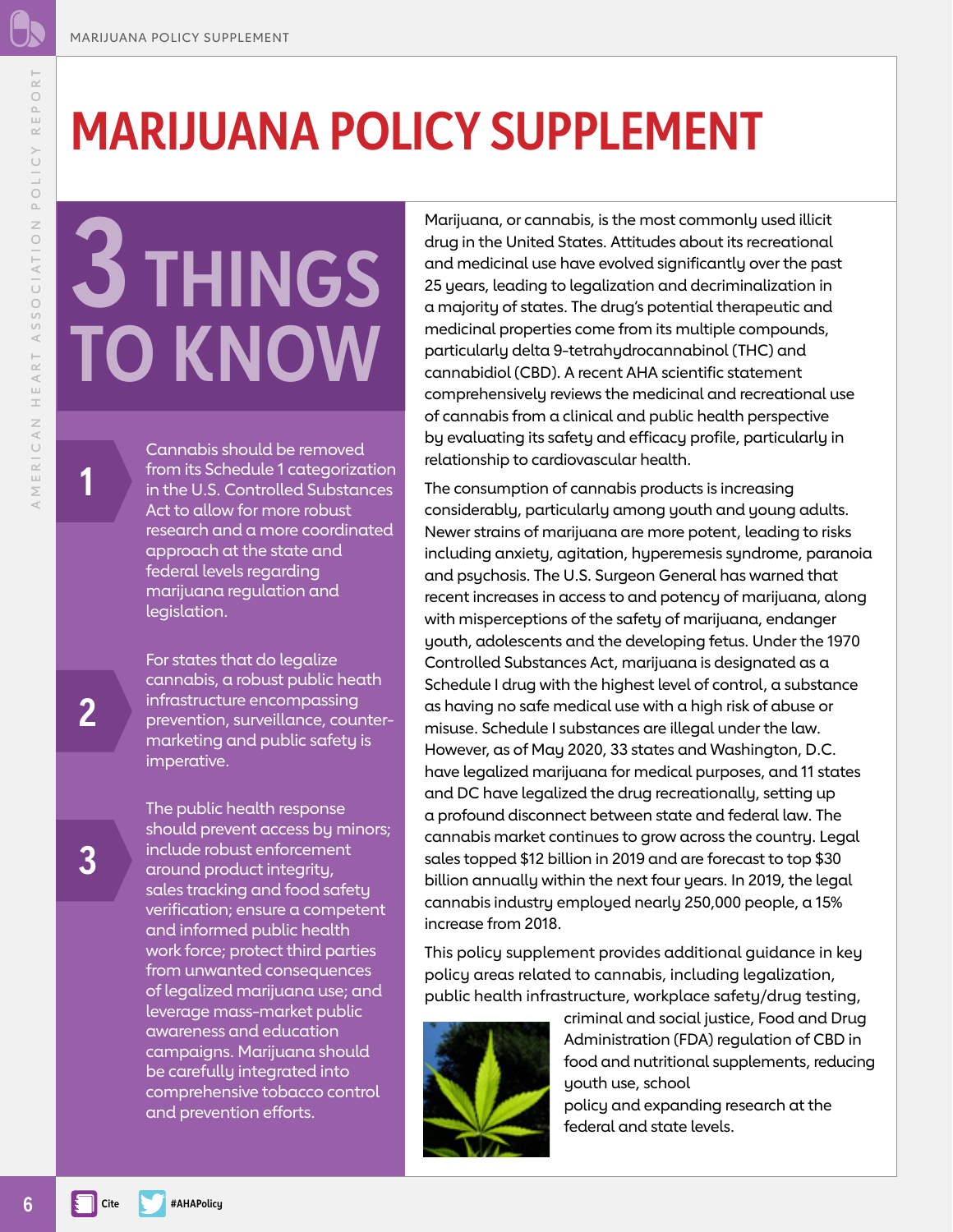### <span id="page-6-0"></span>**NUTRITION STANDARDS IN SCHOOLS**



For almost two decades, the American Heart Association along with other health and food security partners have advocated to improve the school meals program. In December 2010, the bipartisan Healthy, Hunger-Free Kids Act (HHFKA) was signed into law, which further empowered the U.S. Department of Agriculture (USDA) to update the national nutrition standards for school meals and establish nutrition standards for all other foods sold in schools throughout the school day. The updated nutrition standards have improved the nutritional quality of school meals and other foods and beverages sold in school and increased participation in the school meals programs. Yet, the USDA has proposed rolling back the nutrition standards in ways that would affect children's diets and their health, school meal participation, and school revenue.

Despite some growing pains and challenges, schools have stepped up to the plate and are serving more healthy meals than ever. To keep the school meals program strong and help ensure children living in the U.S. have access to nutritious food throughout the year, the American Heart Association will continue to advocate for:

- Robust school nutrition standards;
- Expanding access to the school meals programs including programs over the summer and during school closures;
- Maintaining the integrity of and expanding the Fresh Fruit and Vegetable Program; and
- Supporting school nutrition staff to serve nutritious foods.

## **3 THINGS TO KNOW**

Each day in the United States, nearly 30 million students receive lunch through the National School Lunch Program (NSLP), and more than 14 million students receive breakfast through the School Breakfast Program (SBP).

**2**

**1**

The NSLP is the nation's second largest food and nutrition assistance program, after the Supplemental Nutrition Assistance Program (SNAP), serving nearly five billion lunches in fiscal year 2019.

**3**

The NSLP and SBP are essential food security programs in the United States. The majority of student participants are from families with lower income —71 percent of NSLP participants and 85 percent of SBP participants receive free or reducedprice meals.

**Cite #AHAPolicy**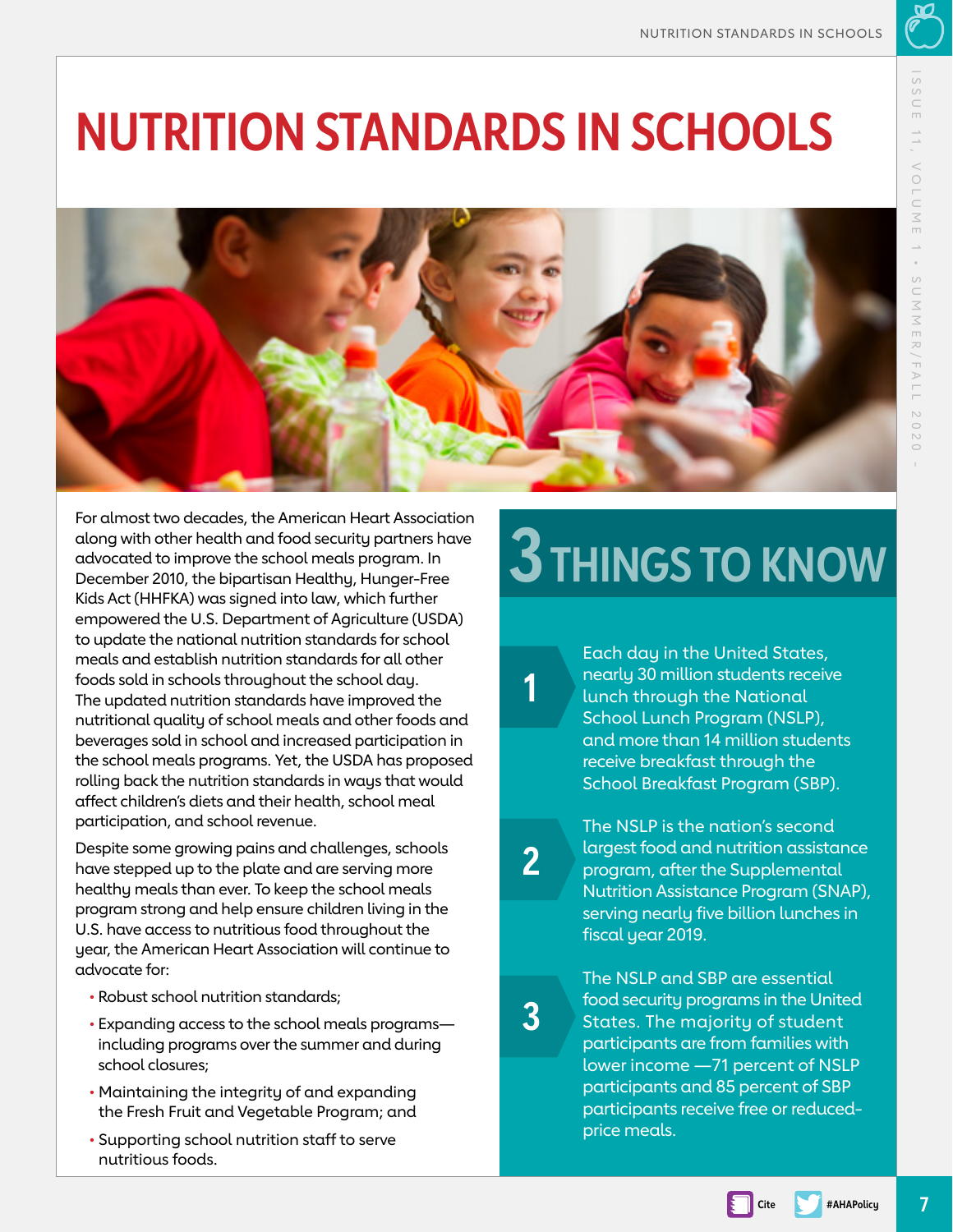#### <span id="page-7-0"></span>**GENETIC COUNSELORS: IMPROVING ACCESS TO THEIR SERVICES FOR PATIENTS WITH CARDIOVASCULAR DISEASE AND THEIR FAMILIES**

With the rapid evolution of the scientific evidence base in recent years that has shown the genetic influence on many cardiovascular diseases, genetic counseling has become a vital part of healthcare delivery. Research has shown that genetic counseling is important in identifying risk, the selection of appropriate tests, facilitating medical follow-up and providing support. Cardiovascular genetic data are now being integrated into healthcare protocols and clinicians are increasingly being asked to order cardiovascular genetic testing. Making sense of cardiovascular genetic risk, selecting the most appropriate test, and interpreting test results for a patient and the patient's family, are skills that require a deep understanding of medical genetics and appreciation of the limitations and benefits of the range of relevant cardiovascular genetic

tests available. However, most physicians are not sufficiently trained to determine the appropriate genetic test and interpret genetic information.

The dynamic nature of genetic testing necessitates the integral role of genetic counselors in patient evaluation and care. Genetic counselors are trained to expertly handle and interpret complex genetic information. Genetic counselors help CVD patients and their care teams understand their genetic profile and how it influences the care of patients and, in some cases, their family. However, genetic counselors are currently not reimbursed by Medicare for their services. This statement provides policy guidance that if enacted would ensure that all cardiovascular disease patients have access to the vital services of genetic counselors.



## **3 THINGS TO KNOW**

Our knowledge of the genetic influence on cardiovascular disease has broadened significantly in recent years, leading to an increase in genetic testing.

Genetic counselors are vital members of a patient's care team who are trained to expertly handle and interpret complex genetic information and help patients understand their genetic profile and how it influences their care.

Genetic counselors should be reimbursed by Medicare for their services.

**1**

**2**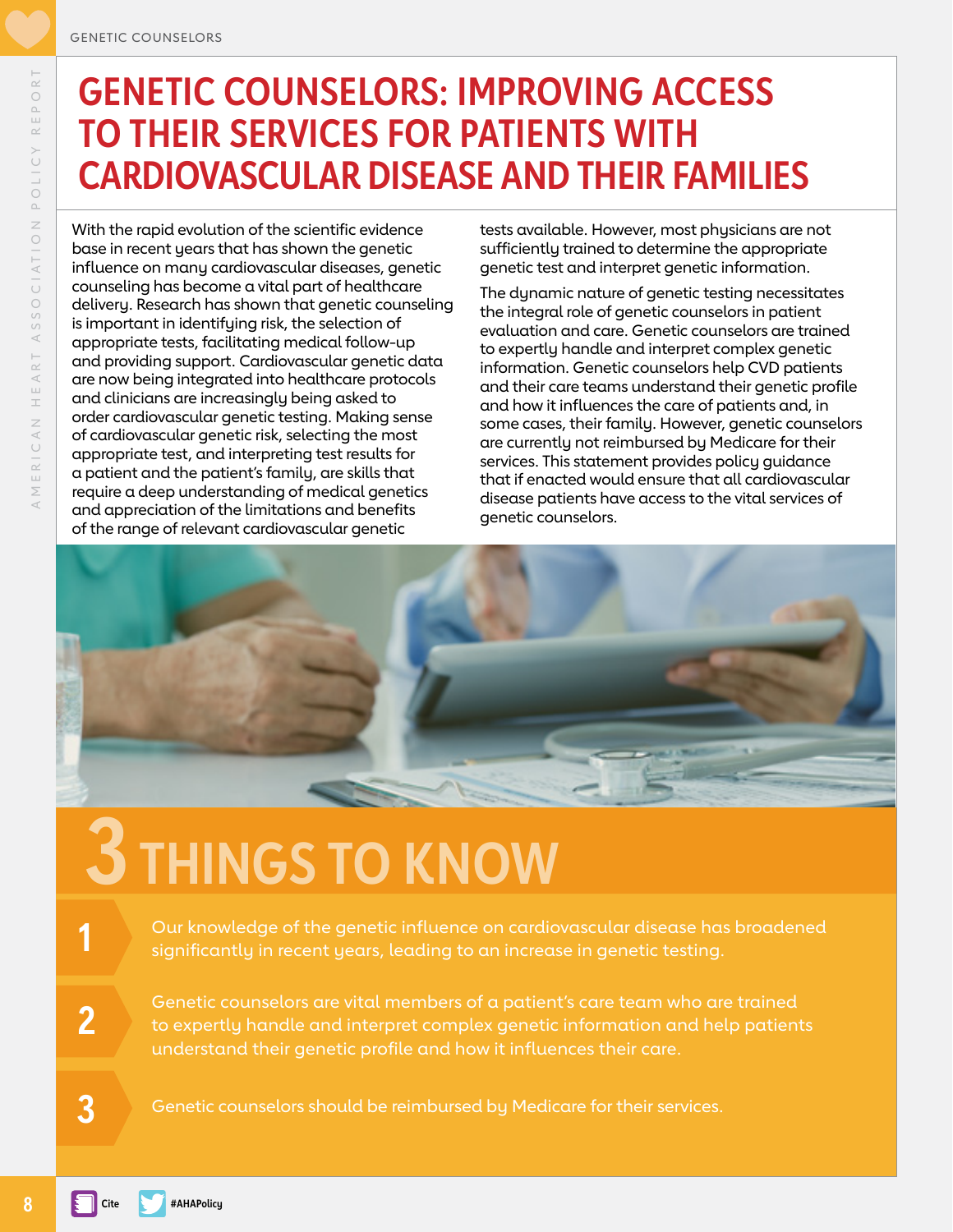#### <span id="page-8-0"></span>**MEDICATION ADHERENCE: IMPORTANCE, ISSUES AND POLICY: A POLICY STATEMENT FROM THE AMERICAN HEART ASSOCIATION**

Medications do not work in patients who do not take them. However, medication nonadherence has been documented to occur in over 60% of patients with cardiovascular disease (CVD), associated with poor control of risk factors and eventual progression of the disease. Additionally, medication nonadherence in chronic diseases results in up to \$300 billion of avoidable healthcare costs in the US annually accounting for 10% of total U.S. healthcare costs. The health and economic consequences of medication nonadherence can no longer be ignored and necessitates targeted efforts from policymakers and other stakeholders. As such, the American Heart Association and American Stroke Association have a goal of improving medication adherence in CVD and stroke prevention and treatment. In the context of healthcare, adherence is commonly described as the "active, voluntary and collaborative involvement of the patient in a mutually acceptable course of behavior to produce a therapeutic result." Each patient may have a complex set of health beliefs, socio-economic difficulties, and other life circumstances that may influence their likelihood of adhering to their treatments as directed. In parallel, providers are as complex as the patients they care for. This paper explores medication adherence and its inherent issues in the context of four overlapping categories: patient-level, provider-health system level, cost, and system barriers. This paper also suggests several policy and structural changes that must happen at each level to reduce barriers to adherence and improve patient's overall health to save lives from heart disease and stroke.

# **3 THINGS TO KNOW**

Medication nonadherence has been documented to occur in more than 6 out of 10 patients with CVD.

**2**

**1**

**3**

According to the CDC, medication nonadherence in chronic diseases results in up to \$300 billion of avoidable healthcare costs in the U.S. annually, accounting for 10% of total healthcare costs.

In order to achieve a reduction in CVD deaths, medication adherence levels must be improved.



 $1 S S 1$ 

**Cite #AHAPolicy**